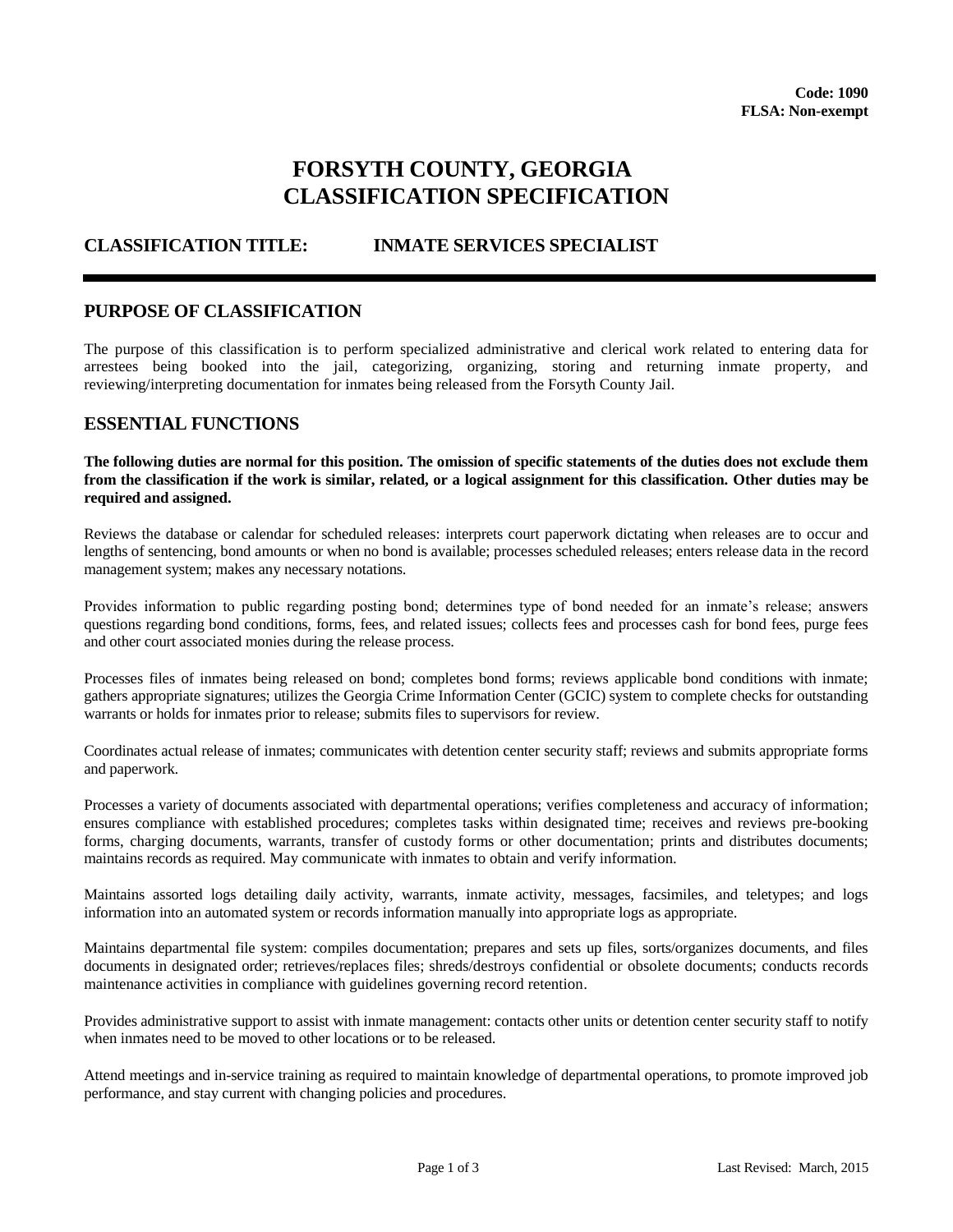Processes mail for inmates; confiscates contraband mail and informs inmate of such; prepares contraband property for destruction; maintains security and integrity of inmate property; processes inmate property for storage; release and destruction; compiling inmate indigent packages (post cards, food items) for distribution weekly; receives and processes inmate clothing from family; catalogs and packages inmate property into a vacuum-sealed bag and places in storage; releases inmate property to family member or friend with proper release from inmate; sends correspondence to released inmate regarding property left at detention center; stores and makes available to inmate court clothing provided by family members; responds to inmate family member's questions regarding inmate property; prepares abandoned inmate property to be delivered to the property and evidence section (Enforcement Division).

Enters, updates, and retrieves information into computerized booking system and record management system; enters inmate information, booking and property details; researches warrant information, driver licenses and tags, criminal codes, citations, etc.; verifies accuracy of information; submits information to appropriate staff; ensures holds placed on transferred inmates for originating agency.

Answers non-emergency calls received on the main detention center switchboard: provides information, answers questions, takes messages, and/or transfers/connects calls to appropriate staff, department, extension, service, or agency; provides directions/referrals, answers routine complaints/concerns; relays information to appropriate officials; obtains information from callers and works to keep caller calm if needed.

Performs clerical support tasks, which may include making copies, sending/receiving faxes, locating telephone numbers and addresses, tracking court dates, or contacting magistrate court/judge as needed; performs housekeeping tasks.

Operates telephones, fax machines, shredders, a personal computer, general office equipment as necessary to complete essential functions, to include the use of word processing, spreadsheet, database, or other system software.

# **ADDITIONAL FUNCTIONS**

This classification is designed as a safety sensitive position which is subject to random drug and alcohol testing and any other drug testing methods as stated in policies adopted by Forsyth County concerning drug and alcohol.

Performs other related duties as required.

## **MINIMUM QUALIFICATIONS**

High school diploma or GED and successful completion of in-house training required; supplemented by one (1) year previous experience in customer service, bookkeeping, or office administration; or any equivalent combination of education, training, and experience which provides the requisite knowledge, skills, and abilities for this job. Must successfully pass a background investigation. Must obtain and maintain a GCIC/NCIC certification. Typing speed of 30 words per minute required.

## **PERFORMANCE APTITUDES**

**Data Utilization**: Requires the ability to determine, calculate, tabulate, or summarize data/information. Includes performing subsequent actions in relation to these computational operations.

**Human Interaction**: Requires the ability to provide guidance, assistance, and/or interpretation to others regarding the application of procedures and standards to specific situations.

**Equipment, Machinery, Tools, and Materials Utilization**: Requires the ability to operate, maneuver and/or control the actions of equipment, machinery, tools, and/or materials used in performing essential functions.

**Verbal Aptitude**: Requires the ability to utilize a wide variety of reference, descriptive, and/or advisory data and information.

**Mathematical Aptitude**: Requires the ability to perform addition, subtraction, multiplication, and division; the ability to calculate decimals and percentages; the ability to utilize principles of fractions; and the ability to interpret graphs.